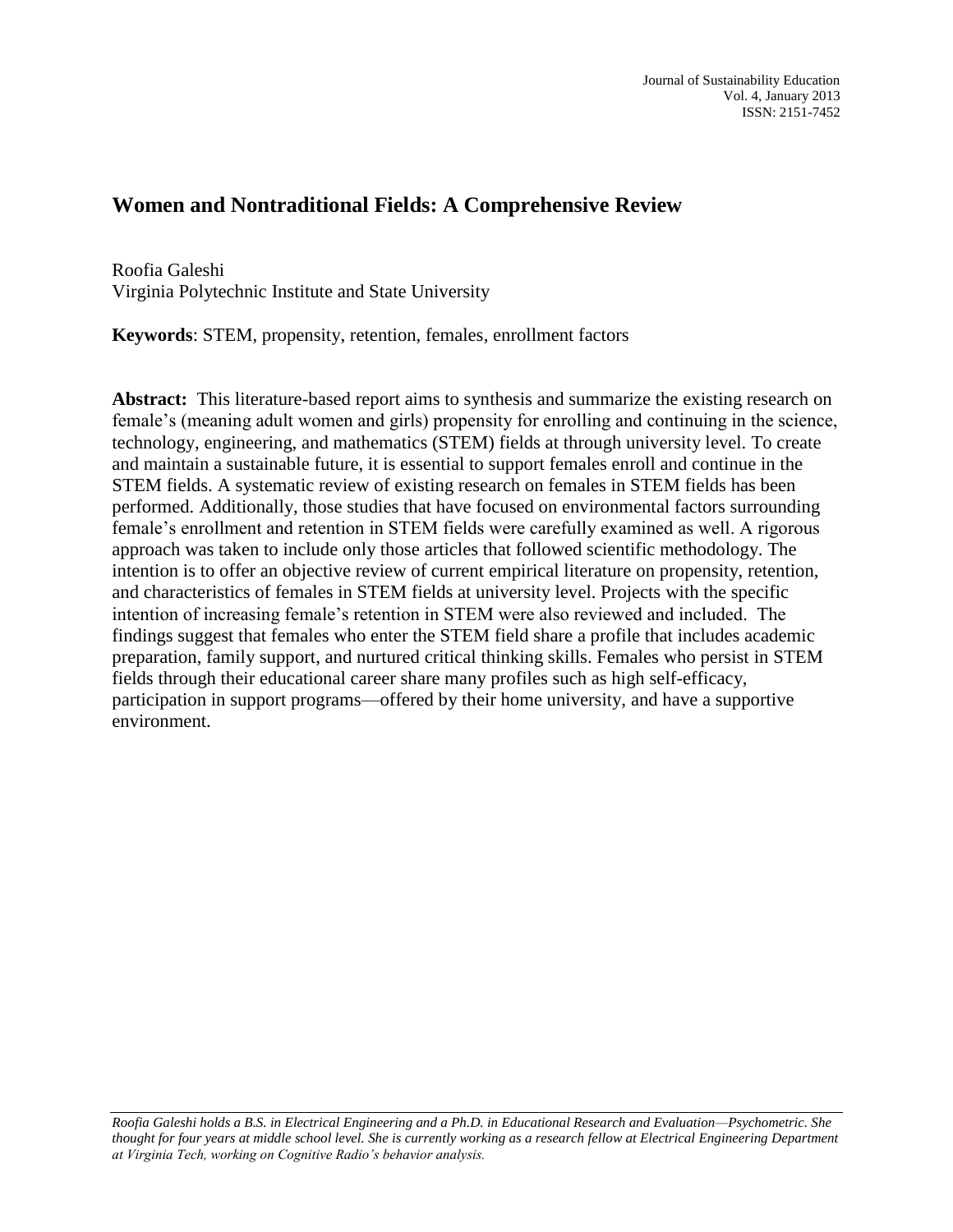Academic institutions have the potential to lead the path toward a sustainable future; mainly, science, technology, engineering, and mathematics (STEM) disciplines can offer a substantial unification among many areas of research (Ramaley, n.d.). It is essential to support females in the STEM fields in order to stay competitive across the world and successfully address the environmental and global challenges that are facing our society. Stevens (2010) has suggested that focusing on sustainability without gender equality has created a sluggish progress toward a sustainable world. She further suggested that presence of females in certain academic areas is the missing link in sustainable environment.

Over the last few decades, educational, Nongovernmental organization (NGO), business and governmental institutions at all levels have expressed considerable concern over the lack of female's participation in STEM fields. Despite the fact that females make up approximately 56% of the undergraduate population, they are a minority in certain fields of studies such as engineering (Fadigan & Hammrich, 2004). Higher education institutions are being encouraged to become more diverse and inclusive (Tusi, 2009). Starting in the mid-eighties, Higher Education Research Institutes began expressing concern over a decline in the number of female freshmen choosing to enroll and remain in STEM fields (Seymour, 2002).

Decades after fighting for equality in STEM fields, the gender gap in science has not been resolved and after years of discussions, speculations, and spending millions of federal dollars in programs encouraging females to enter science and engineering, the problem still exists. What causes these barriers to exist and persist (Rosser & Taylor, 2009)? To understand the lack of female participation in STEM fields, it is important to profile those who do enter and stay in the field. Therefore in this review, the existing literature on females and STEM fields were systematically reviewed to provide a profile of females who enter and continue in STEM field.

Tyson, Lee, Borman, and Hanson's (2007) findings suggested that gender gap in STEM happens because STEM is not appealing to female students. Numerous works on various STEM fields suggests a number of factors, which might increase females' enrollment and retention in STEM fields. Many studies have focused on one isolated aspects of this issue. However, there is a need for a more comprehensive examination and analysis of existing empirical research to inform researchers and educational agencies of the advantages, and shortcomings, of related research on gender disparities in STEM majors.

The focus of this literature review is to examine the factors involved in enrollment and retention of females in STEM fields. For this purpose, I have examined studies presented in peerreviewed journal articles, conference proceedings, and governmental reports with scientifically verified methodology that have focused on issues regarding females participation in STEM fields. The goal is to present a series of plausible factors contributing to the gender gap in STEM fields at university level. This study attempts to answer the following broad question:

Do females who enroll and persist in STEM fields share a specific profile? To answer this broad question the following three questions have been developed:

- 1. What are the distinguishing profiles of females who enter STEM major at the university level?
- 2. What are the distinguishing profiles of females who continue in STEM major at the university level?
- 3. What circumstance could potentially influence females' interest and persistence in the STEM fields at university levels?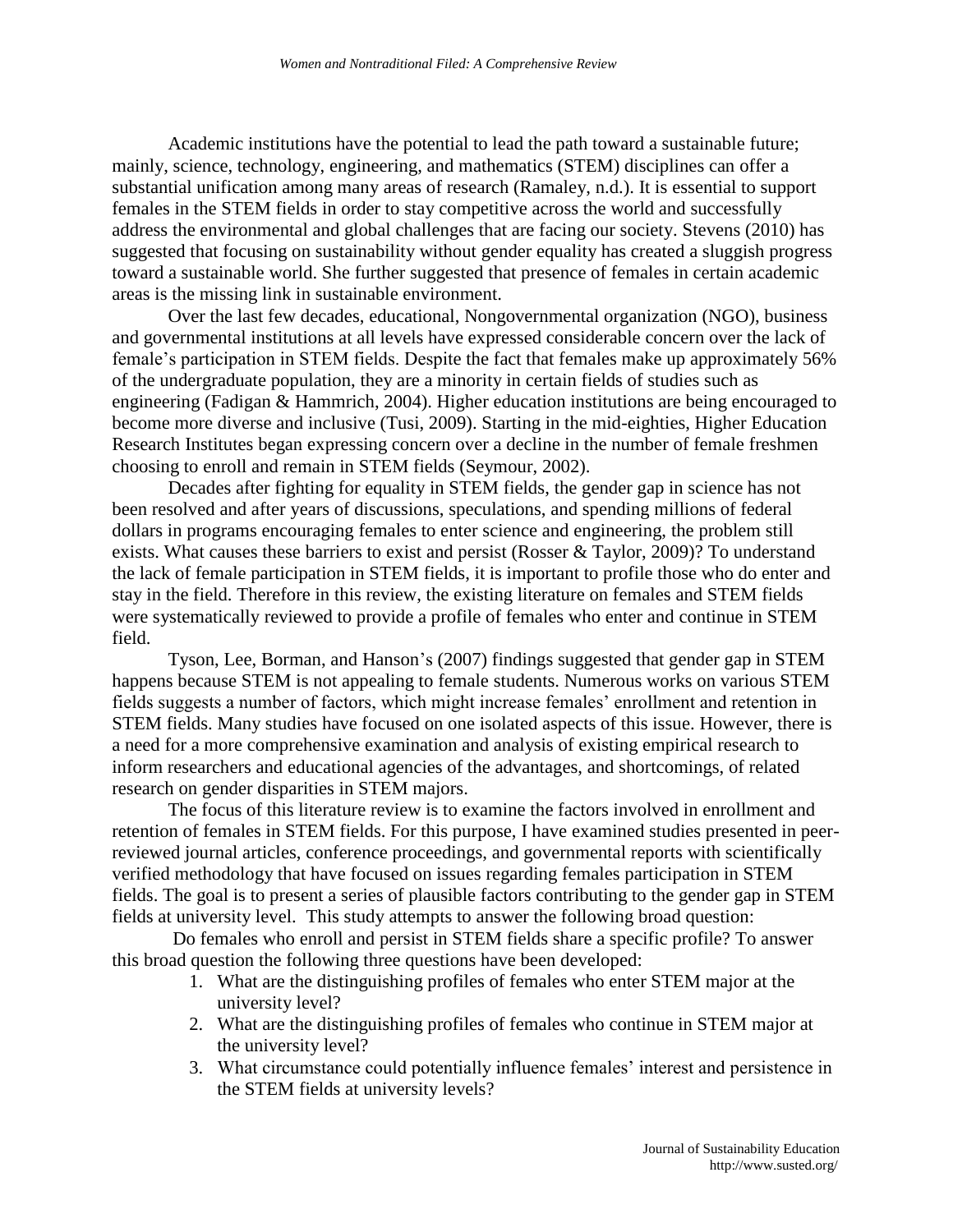To assist with the readability of this literature review the following paragraph offers a short description of its structure. The first section presents a brief description of STEM, the second section describes the methodology and evaluation of the literature review, the third section discusses an important common theme found in the related articles, the fourth section reviews the results related to each research question, and the final section presents the discussion and future research.

### **STEM Description**

The STEM designation can include a varied and vast range of disciplines. Green (2008) argues that STEM consists only of the traditional categories of science, technology, engineering, and mathematics, but also should include fields from social sciences. However, this study defines ‗STEM'' with a traditional view to include the fields of science, technology, engineering, and mathematics (Chen, 2009; Havice & Marshall, 2009; Mathieu, Pfund, & Gillian-Daniel, 2009).

Many federal and state efforts intended to improve STEM education have focused mainly in mathematics, sciences, engineering, and technologies (Chen, 2009) and the low presence of females in these fields of studies (Tyson, Lee, Borman, & Hanson, 2007; Rosser & Taylor, 2009).

### **Pursuit of STEM for Sustainable Society**

One shared theme of all studies was the important role of science, mathematics, and technology education in achieving a secure, strong, and peaceful society (Green, 2008). American policies have been supportive of science advancement to keep its leading position in the world (Nelson, 1971). The world's future depends on female's insight and involvement in STEM fields. In order for the United States to sustain its world leadership in science and technology, it needs to expand its female enrollment in STEM fields. Hence, in recent years there has been tremendous effort to develop rigorous scientific, mathematical, and technological educational systems for advancement of STEM. The National Science Board (2003) has released warnings regarding shortages of males and females skilled in higher-level mathematics and science. These shortages not only affect the United States' ability to maintain its leadership in technology, but it also affects world economics.

The changes in Asia and the Far East have caused a great decrease in the number of immigrant scientists and mathematicians. Global competition for foreign scholars and highly trained workers has increased as well. Although the United States is the destination of 22% of foreign students, other European countries are catching up (National Science Foundation, 2006). This threatens countries like the United States, which depends heavily on foreign talent (Mahroum, 2000).

Fletcher (2006) suggested that because nearly one-fourth of the present science and engineering workforce is more than 50 years old and science and engineering professions are growing at about 5%, our ability to fill these technical jobs is losing ground. Foreign-born scientists have made exceptional contributions to the physical science field in the United States. More than half (55.6%) of the peer-reviewed authors in the physical sciences are foreign-born compared to just 20.4% of U.S. born physical scientists as of 1980 (Stephan, Levin, & Young,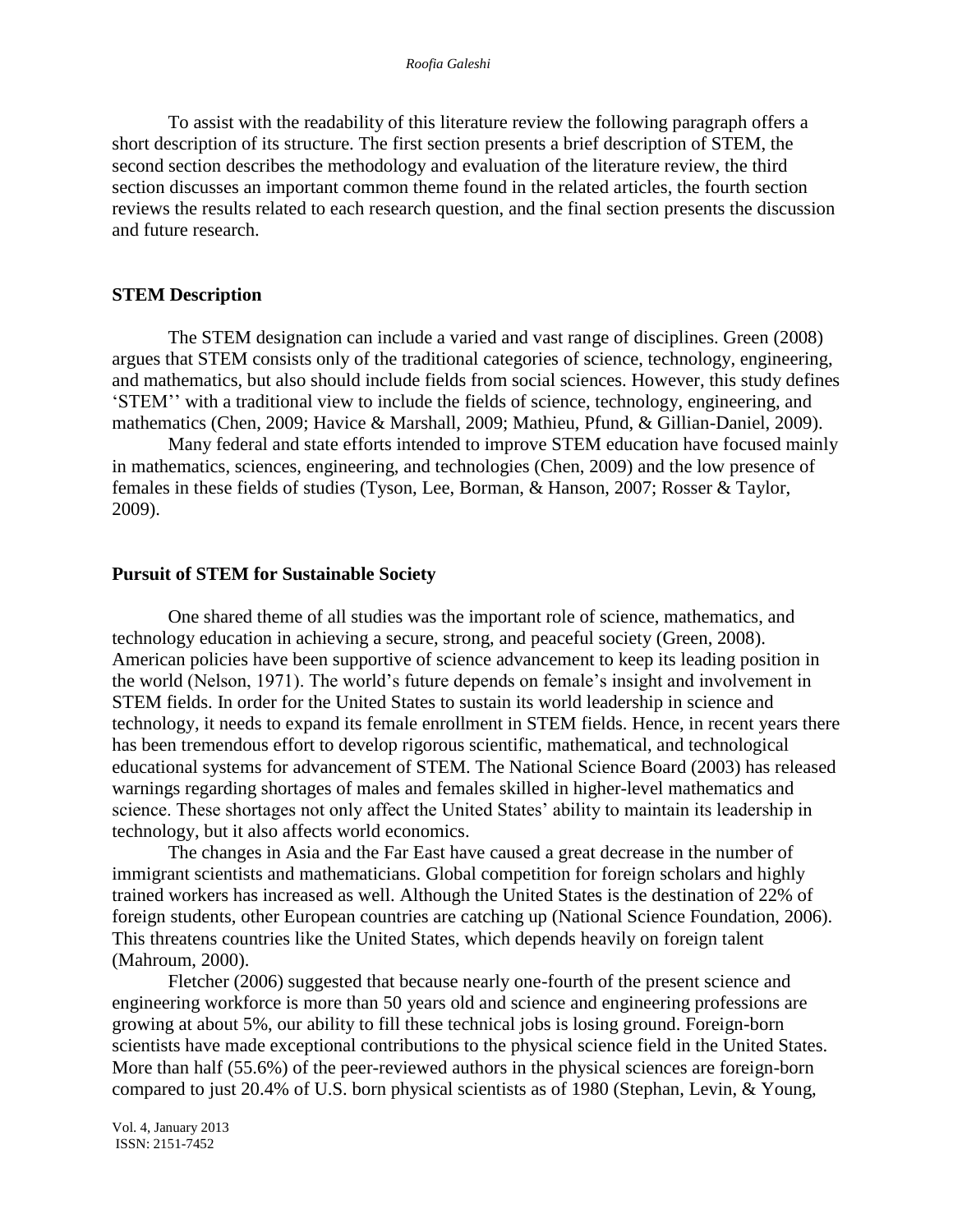2003). To be able to continue our leadership in technology and science in the world and advance in the world market we need to encourage the underrepresented pools of talent to enter STEM fields.

### **Method**

The aim is to review, merge, and explore the multifaceted results from the existing literature and to attempt to explain the factors involved in females' low propensity in choosing STEM as a university major. Also, it is intended to consider government and private supported programs aiming to increase female interest in choosing and persisting in STEM fields at the university level. Studies were selected process based on these criteria: (1) relevance, (2) expertise, (3) empirical characteristic, and (4) quality.

The first step in selecting a scholarly work was its relevancy to the focus of this study, which was "profiling females who enroll and stay in STEM fields at university level." A set of criteria for relevancies was established. Each study had to provide insight into issues surrounding the enrollment and retention of female students at the university level, prior or during their college careers. The search process included peer-reviewed journals, organizations with reputable peer-reviewed processes, book chapters, and governmental reports that presented empirical evidence.

Furthermore, the search included empirical studies from different methodological traditions. The definition of empirical in this review included studies that followed a specific scientific methodology and whose results were from qualitative and/or quantitative evidence rather than opinion and theory. These studies included quasi-experimental studies, correlation studies, survey studies, case studies, focus groups, observational studies, and interviews. The center of attention was narrowed to data based empirical work that highlighted and extracted reliable existing evidence, relating to females and STEM fields. Hence, publications with program descriptions that did not offer analytical results were ignored.

Finally, quality of the research was carefully considered. Only studies that followed the proper and rigorous methodologies suitable to the topic of choice and their findings were justified by their design were included.

The criteria for qualitative studies were different since qualitative design is more flexible and mostly focuses on the human aspect of the research. Qualitative studies were examined as a precursor to quantitative research, or as research that added unique perspective to the complex issue of women's paucity in STEM majors. To consider qualitative studies in this literature review the following questions were asked: Was an adequate sample size used for that particular study? Was proper design used for the phenomenon under the study? Did the study add a unique perspective to the field that previous research missed or was unable to reach with quantitative approaches? Was the study able to relate its findings to existing literature and provide a bridge between identified variables and the previous research? Was the study reliable and valid? In other words, did the researchers ensure rigor in their studies? The studies that followed these criterions were included in this literature review.

#### **Search Approach**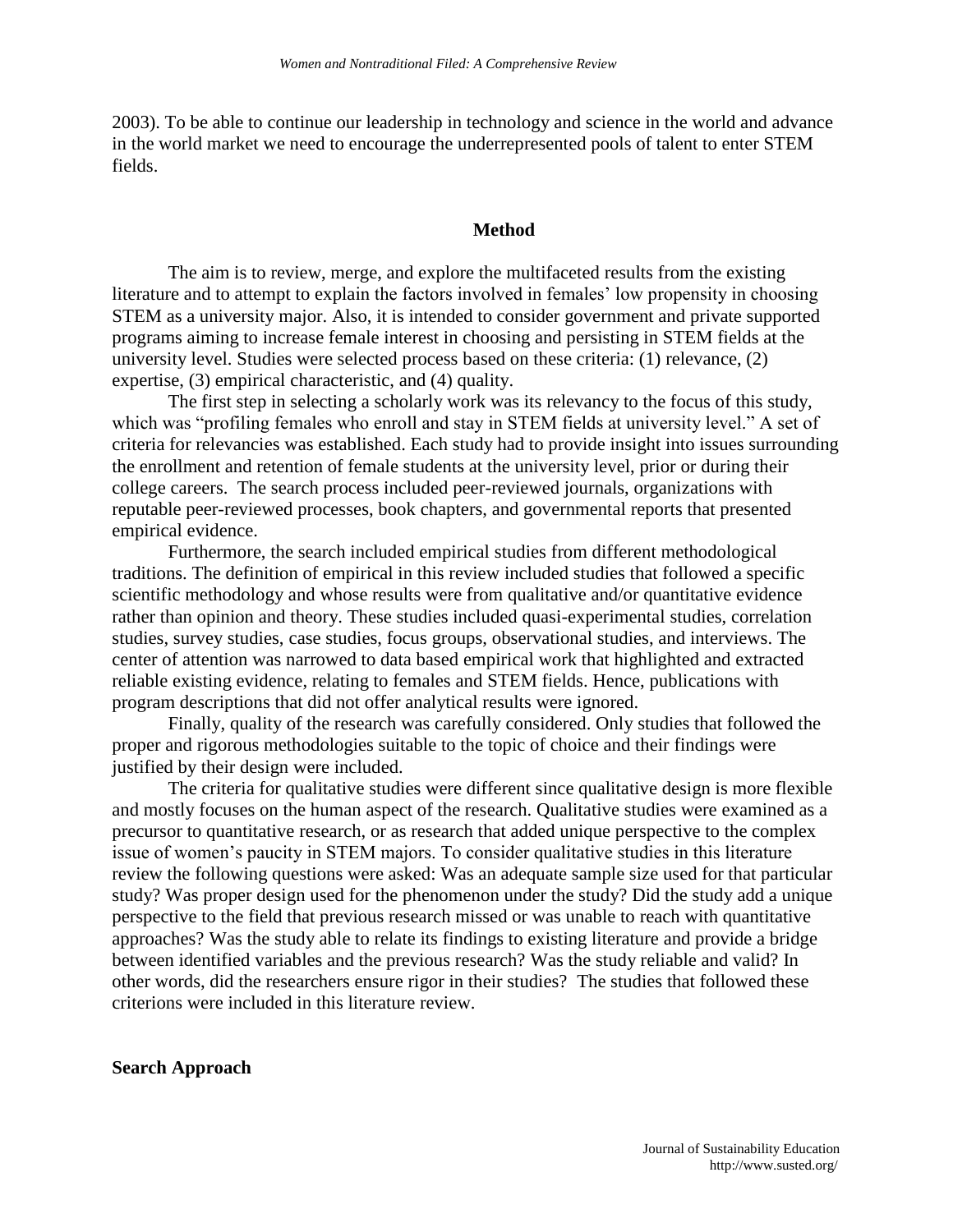The preceding framework was applied utilizing several data sources and periodical journals to locate research on the subject of female enrollment and retention in STEM education at the university level. The search began on electronic databases such as ERIC, Educational Complete, Wiley InterScience Ejournal, JSTOR, and Educational Full Text data sources. Next, related journals including *Journal of Technology Education*, *Science Direct, Journal of Research in Science Teaching, International Journal of Science Education, American Psychologist, Journal of Research in Science Teaching, Journal of Educational Measurement, Applied Psychological Measurement,* and *Educational Measurement* were searched. To perform the search I used terms such as *females and STEM education, math education at college*, *gender gap in STEM, computer science*, *engineering education*, *information technology, and science education at college.* The key terms used in the search included: *female, STEM, gender gap, retention*, and *enrollment* of *females*.

More than 50 articles were found to be related to the topic. These articles were carefully examined and reviewed to identify those that were specifically consociated to retention and enrollment of females in STEM. The significance of some older studies, published between 1960 and 1980, justifies including their related findings.

In the third step of the selection process, the final set of 40 articles were studied, compared, and further identified for selection in the review. On closer examination, 20 articles did not fit the established framework for the literature review. The rationale for exclusion of the 20 articles was based on one or more of the following: The articles did not focus on STEMrelated majors, females' enrollment or females' retention at university level, the studies were not empirical, or were not published in peer-reviewed publications.

The last step in the selection process was to conduct a final search for relevant articles that might have been missed in previous searches. This process added four more articles to the collection for the studies. The final literature review and selection process resulted in totaled 24 studies that were examined for this review.

#### **Results**

For clarity purposes, a brief explanation of the structure of the result section is given. Data regarding the first research question, profiling females who enroll in STEM fields is presented in Section One below. Section Two presents data regarding the second research question, profiling females who continued in STEM field. The last section addresses the third research question, circumstance that could potentially influence females' interest and retention in STEM fields.

#### **SECTION ONE: Profile of Females Enrolling in STEM Fields**

The first research question focused on an attempt to profile female individuals who choose STEM majors at the university level. While studying gender disparity expands understanding of existing differences in STEM enrollment, it is important to profile those who choose to enter STEM fields (Vogt, Hocevar, & Hagedorn, 2007). What characteristics do these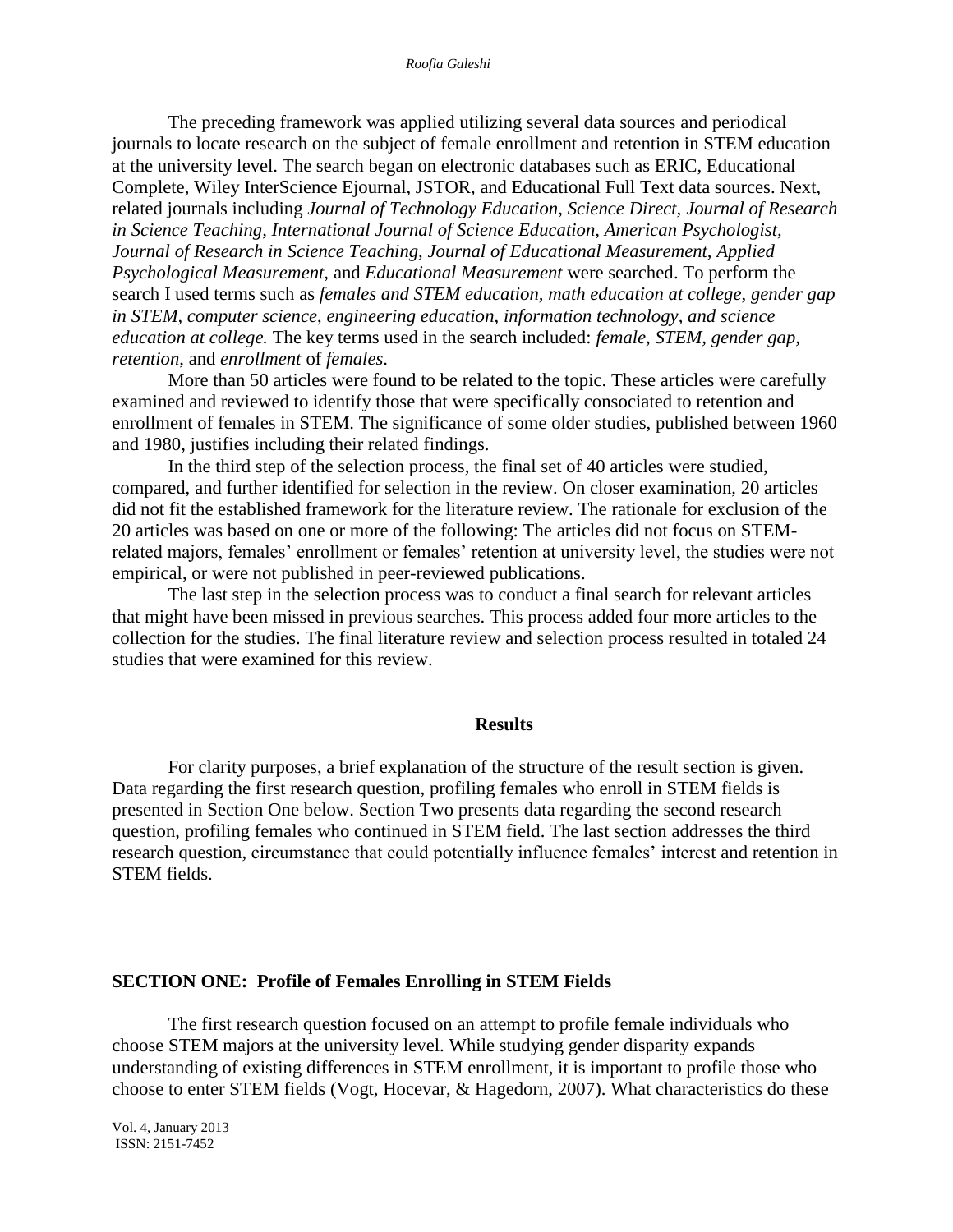individuals possess? To answer this question, the articles chosen for review were divided into three topics. First, those articles that studied factors involving female profile in STEM fields were examined. Second, those articles that focus their study on the differences in those individuals who chose STEM fields versus those who chose non-STEM fields as majors were examined. Third, studies on high school students who were inspired to enroll in STEM majors upon entering universities were carefully examined.

The findings of this review revealed that various academic indicators are linked to STEM enrollment. For example, the proportion of students entering STEM fields is higher between students who took trigonometry, pre-calculus, or calculus in high school. Their earned grade point average (GPA) of B or higher was another academic indicator. It is important to mention that calculus is not a prerequisite for entering STEM field, but it is a required course for all STEM entering freshmen.

The literature offered consistent information concerning the academic background of females who chose STEM related university majors and the relationship between ability and the decision to study STEM fields. These women were academically prepared and possessed a healthy self-confidence (Lent, Brown & Larkin, 1984). They successfully completed appropriate prerequisites for college level mathematics, science, and physics courses in high school (Brainard & Carlin, 1997; Dick & Rallis, 1991). Females who enrolled in STEM fields were at the top of the mathematics test scores (Mau &And, 1995; Brainard &Carlin, 1997). High-ability females in STEM areas were more likely to be more ambitious in future careers than average females in non-STEM fields and as high in status as gifted males (Lowery, 2004).

Is there a difference between males and females in math ability? Do males have the math gene (Jacobs, 2005)? Although early studies in gender disparities in mathematics performance suggested significant differences in favor of males in the area of quantitative and spatial tasks (Maccoby & Jacklin, 1974), recent research suggests that these differences were much smaller than originally concluded (Linn & Hyde, 1989). The differences were not in ability but rather in math preparation and self-efficacy, which make it necessary to help female students prepare for mathematics beginning in primary schools. Women who enter STEM fields have high selfconcepts regarding mathematics and science ability, which appears to form at the secondary school level (Burkham, Lee, & Smerdon, 1997). As Tyson's et al. (2007) study revealed, science and mathematics course-taking habits in secondary schools is one of the most important factors of enrolling in STEM fields at higher levels.

Women who enter STEM fields tend to have strong family encouragement and see themselves as capable of handling high-level mathematics course work (Hazari, Tai, & Saddler, 2007). Dick and Rallis' (1991) survey of engineering students suggested that both males and females in engineering and science careers have had parental or teacher encouragement. Bleeker and Jacobs (2004) suggested that mothers' beliefs about their children's abilities in math and science are formed by gender stereotypes and lead into the succession of their adolescent children's self-perceptions of math aptitude. Social cognitive theory states that an individual's attitude toward science is an important aspect of success in this field. It has been argued extensively that improving student's attitude toward STEM field could improve the rate of enrollment in the field tremendously (Bleeker & Jacobs, 2004).

Critical thinking has often been associated with many science and math curriculum. Whereas people often believe that creativity and critical thinking are innate abilities, God-given talents that not many people possess; most research shows that critical thinking is a learned ability (Barak, 2009). Exposing young girls to technology and science through play and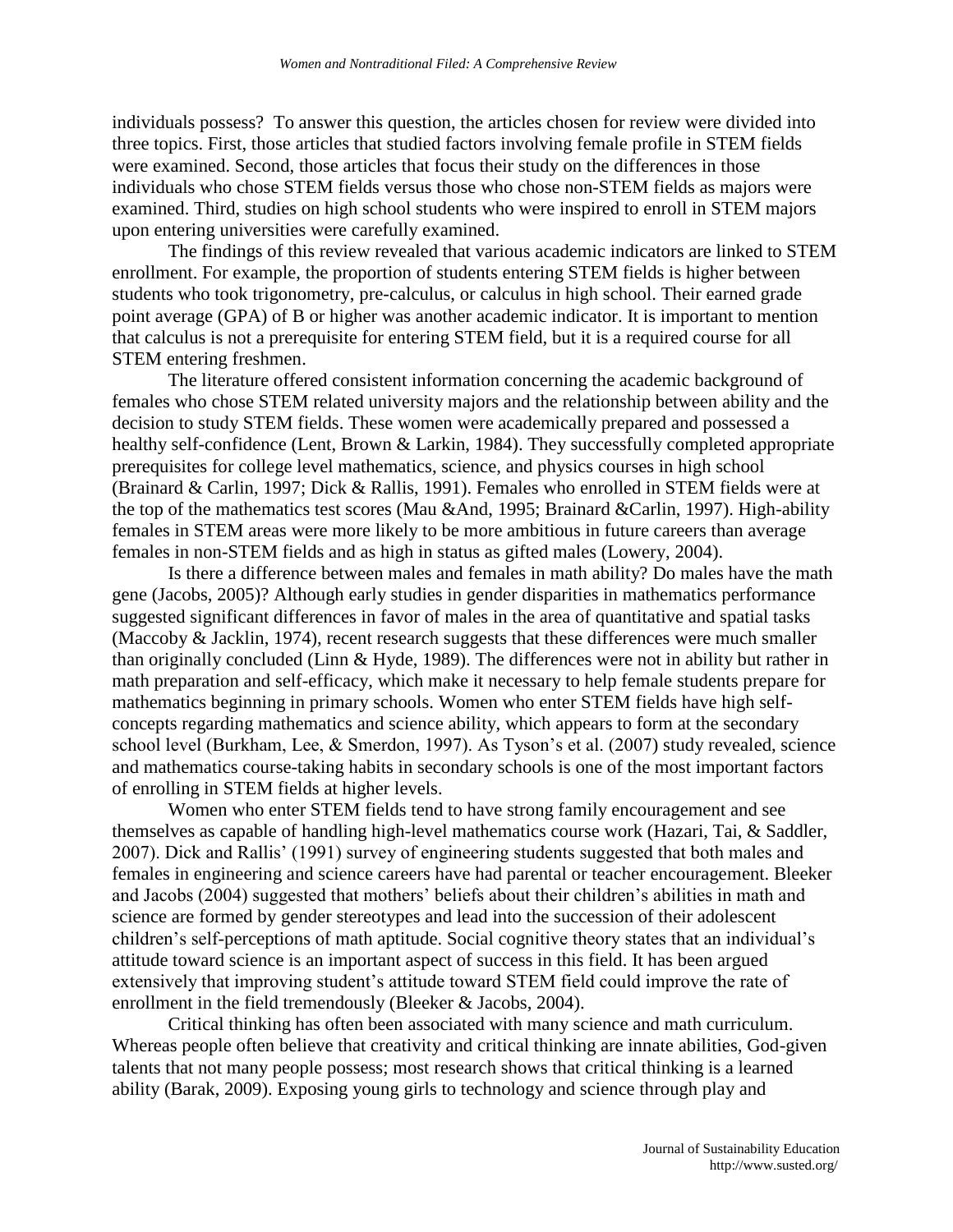extracurricular activities prepares women for future engineering classes (Gouldner, 1985). Other scientists relate gender differences in science and mathematics performance to gender differences in spatial abilities, but meta-analyses of gender differences in spatial abilities do not offer any evidence for this hypothesis (Linn &Hyde, 1989). To explain the gender disparities in STEM fields some researchers believe that the traditionally male-oriented extracurricular activities such as playing with mechanical devices, experimenting, or spending hours with computers makes males comfortable with technology (Jackson, Fleury, Girvin, & Gerard, 1995). One prevailing consensus in the literature is the existence of gender disparity in critical thinking favoring males, understanding that critical thinking is not an innate ability but rather learned ability. With better efforts, starting in primary schools, this discrepancy can be eliminated.

One noticeable ignored factor in almost all studies was the students' socioeconomic status as a main indicator of enrollment in STEM fields. Those studies that included socioeconomic status as well as social background as a studied factor found that these students shared a specific socioeconomic as well as social background (e.g., Berman, 1972; McKenna, & Ferrero, 1991). These students were age 19 or younger, were from families with incomes in the top 25%, and had mothers working in STEM professions (Felder, Felder, & Dietz, 1998).

### **SECTION TWO: Profiling Females Remaining in STEM Fields**

The second research question focused on attempting to profiles females who persist in STEM majors at the university level. The decision to persist in the field is similar in principle to those motivating factors that led to enrollment of these females. Females who entered universities with the intention of pursuing a degree in STEM fields were highly filtered achievers who started off with high levels of self-confidence in their academic abilities in math and science (Doolen & Long, 2007). However, the number of females who remained in STEM majors dropped over the course of the first year (Brainard & Carlin, 1997; Doolen & Long, 2007).

A large number of empirical studies were devoted to answering why females leave STEM field. One common theme among existing studies is the excessive rate of attrition among female students in STEM fields in comparison to male students. This phenomenon is commonly referred to as a *leaky pipeline*. The pipeline leaks students at various stages beginning losing STEM interest in middle school and continues by not pursuing the field at university, and later losing interest at post-secondary education levels by changing majors before graduation, and finally, leaving STEM fields after graduating with a STEM degree (Doolen&Long, 2007). There is also not much evidence contributing this high attrition rate to cognitive factors (Seymour, 2002).

One of the frequently mentioned factors in female retention in STEM fields is selfefficacy (Lent et al., 1984; Brainard & Carlin, 1997, Nunez, 2009; Marra, Rodgers, Shen, & Bogue, 2009). Female students who complete a STEM degree are confident in their academic abilities (Brainard & Carlin, 1998).

Females who complete degrees in STEM fields are unambiguous about their academic and career choices (Vogt, Hocevar, & Hagedorn, 2007). They also argued that these women do not view STEM as a stereotypical male career path. On the other hand, females who drop out of STEM fields may find it hard to integrate math and science careers with their sex-role.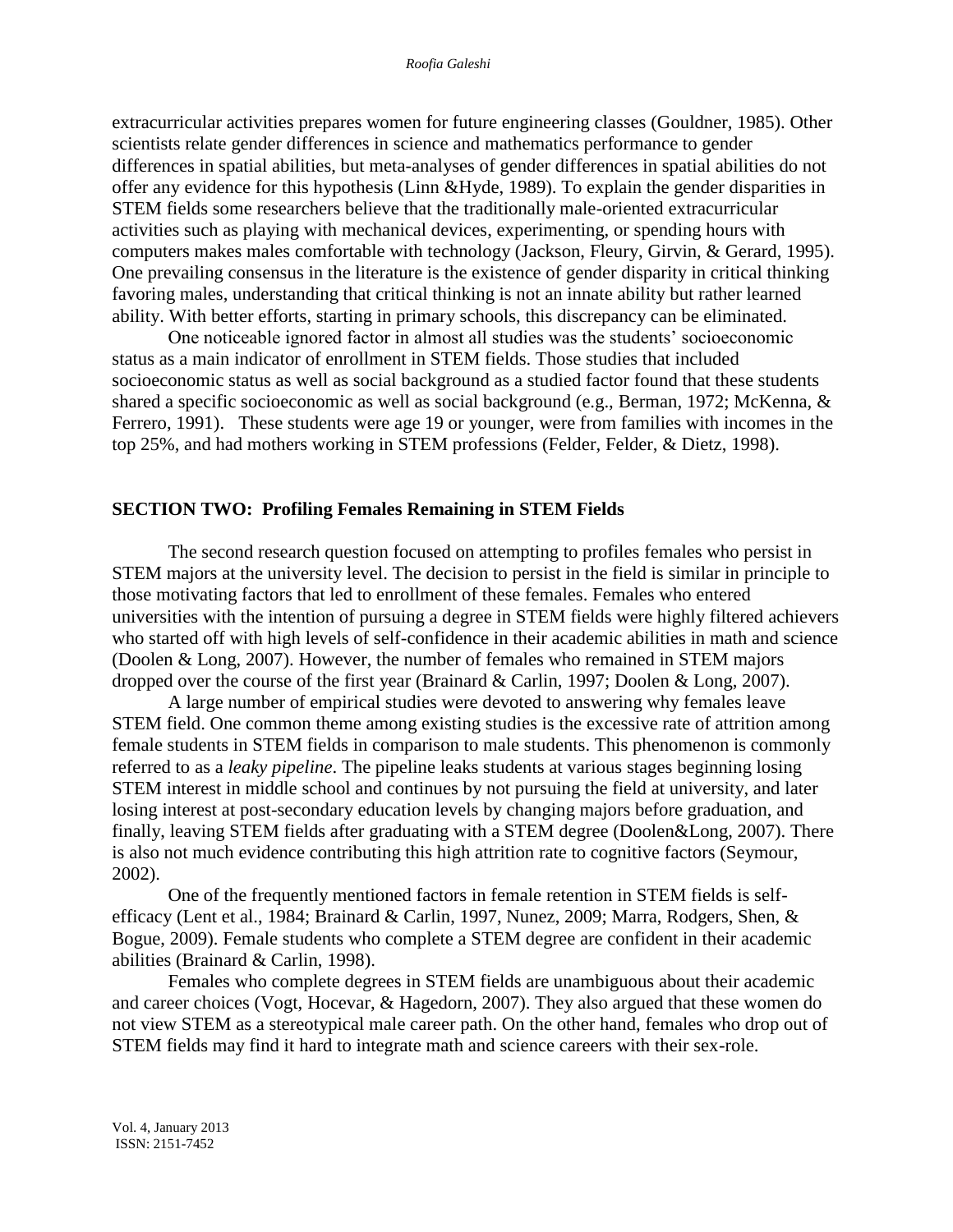### **SECTION THREE: Circumstance Related to STEM Fields Propensity**

The last research question focused on investigating the environmental factors related to enrollment and retention of female students in STEM fields at university level. Once a female student enters a STEM field, her treatment in the classroom may determine her motivation to continue in the field (Zeldin & Pajares, 2000).

Discrimination, intentionally or unintentionally, increases the rate of attrition for females in STEM fields during the first year of college (Kahveci et al., 2006). Leaper and Brown's (2008) study revealed that girls who experienced more academic sexism exhibited lower selfefficacy in math. They further argued that during high school male peers were a frequent source of the academic discrimination followed by teachers and female peers. Guzzetti and Williams' (1996) analysis of discrimination showed that although teachers may be oblivious of gender inequities, students of both sexes are very aware of the existence of such inequities. In summary, the rate of retention increases when the female students' environment is more accepting and does not exhibit any discrimination.

Professors' pedagogical styles can either create an inviting environment for females or discourage them from persisting in the field (Hazari et al., 2007). While university faculty traditionally explain undergraduate attrition from STEM majors as weeding out, students blame their discouragement from STEM majors on the professors who are cold and impersonal (Seymour & Hewitt, 1997). These findings agree with Brainard and Carlin's (1997) findings that, while highly competent female students often drop out, only males of low ability drop out of math and science courses. Professors can increase female interest and therefore female retention in STEM fields by requiring more collaborating group projects in their classes. Collaboration can encourage females to participate more freely and get excited about learning.

Females need a psychological sense of integration in the educational community (Hurtado & Carter, 1997). The stigma attached to STEM fields as nerdy and lonely subjects and eventually a lonely career path tend to discourage girls from choosing these courses at school and later on at college (Sullivan, 2007). Seymour and Hewitt stated, "Some aspects of the learning environments in which many females feel most comfortable—particularly those which are interactive, cooperative, experiential, and learner-focused—are also congenial to many young men." (1997, p. 314)

Other environmental factors include the professors' attitudes toward female students. Zeldin and Pajares' (2000) study revealed an improvement in females' self-efficacy in engineering programs when the faculty exhibited supportive behavior. Females tend to criticize STEM professors for being rigid, distant, and arrogant (Seymour & Hewitt, 1997). Many researchers associate these characteristics with females' low self-confidence and low selfefficacy in engineering classes (Vogt, Hocevar, & Hagedorn, 2007). Triandis (1971) suggests that the students' interactions and direct experiences with their educational environment affect their attitudes toward their fields of study. Professors who create a mutual feeling of equality in the classroom can increase female acceptance in male dominated fields (Seymour, 1995). Students' positive interactions with faculty and their peers can produce a sense of belonging, improve their self-efficacy, and increase their rate of retention (Hurtado & Carter, 1997).

Positive interactions with male classmates can also increase female retention in STEM fields. Since females are in the minority in STEM courses, it is important for females to be accepted and respected by male classmates. This approval makes females who persist in STEM fields feel accepted by their male peers (Seymour & Hewitt, 1997; Vogt et al., 2007).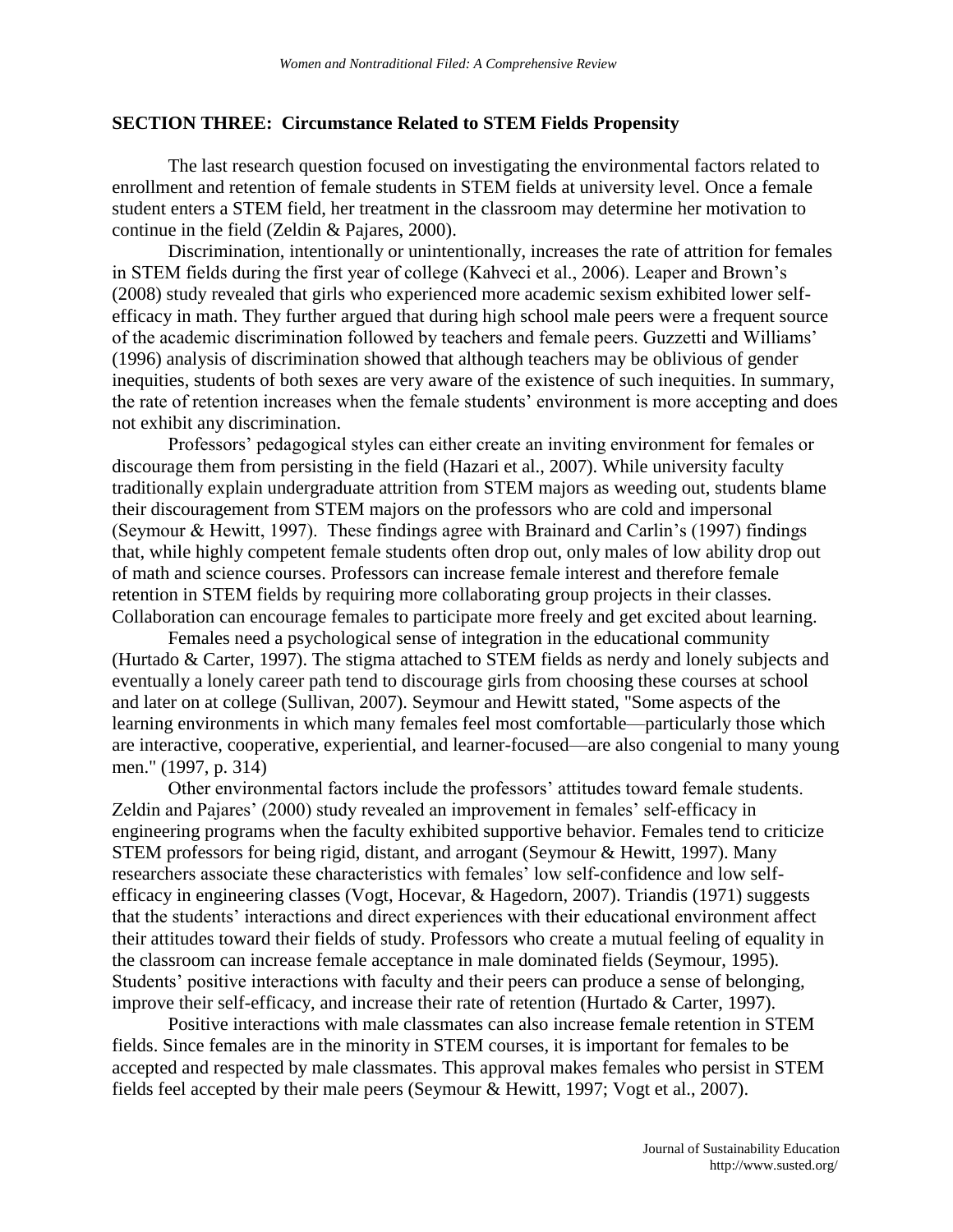### **Support programs for females in STEM.**

Technical work places, STEM classroom environments, and laboratories related to STEM classes in general are unfriendly environments for females (Margolis & Fisher, 2002). Therefore, it is essential for colleges to create a supportive environment for female students in STEM fields (Kahveci et al., 2006). Research shows that supportive academic as well as environmental programs enhance female moral and increase their access to science and engineering education (Dyer, 2004).

Females in Science, Engineering, and Mathematics (PWISEM) is one example of supportive programs. PWISEM was established in 2001 at a research university in southeastern United States. This program targeted female undergraduates in STEM majors, particularly firstyear students, to foster participation and enhance retention (Kahveci et al., 2006). The programs documented successes in preparing females for STEM studies and future STEM careers.

Women in Science and Engineering (WISE) is another successful program for decreasing women's rate of attrition from STEM fields in university by encouraging collaborative atmosphere, academic support, professional mentoring, peer mentoring, and advising for females in STEM fields. Pace, Witucki, and Blumreich (2008) study of WISE revealed an increase in the rate of retention for female students who participated in the program.

Another example of a successful program is Women in Natural Sciences (WINS) for high school students. The goal of the program is to build an interest in science by creating a close mentoring relationship with WINS' staff and to introduce female students to the science field through frequent visits to museums. WINS' findings revealed an increase in the female student rate of enrollment in STEM fields at university level in comparison to their peers who did not attend such a program (Fadigan & Hammrich, 2004).

#### **Discussion**

The literature suggests that females who enroll in STEM fields at university level are academically prepared, have strong family support, are trained to be critical thinkers, and share a common social and socioeconomic background. Females who remain in STEM fields at university level do not experience academic sexism, their professors' pedagogical styles create an inviting environment for both genders, and do not view STEM career path as nerdy and lonely. The environmental factors related to females retention are professors' attitude toward female students, positive classmate interaction with female students, and existence of support programs for female at university level.

Although various efforts exist to increase enrollment and retention rates for females in STEM fields, few attempts have been made to provide supporting programs and to create a warm, inviting, and positive environment for females to thrive in the STEM field at university level. Understanding the factors necessary for females' success in STEM fields can help universities plan and prepare for the incoming freshmen and those who are already in the program.

Future research on comparing and evaluating the existing supportive programs could help universities plan and provide successful support programs for their female students.

Vol. 4, January 2013 ISSN: 2151-7452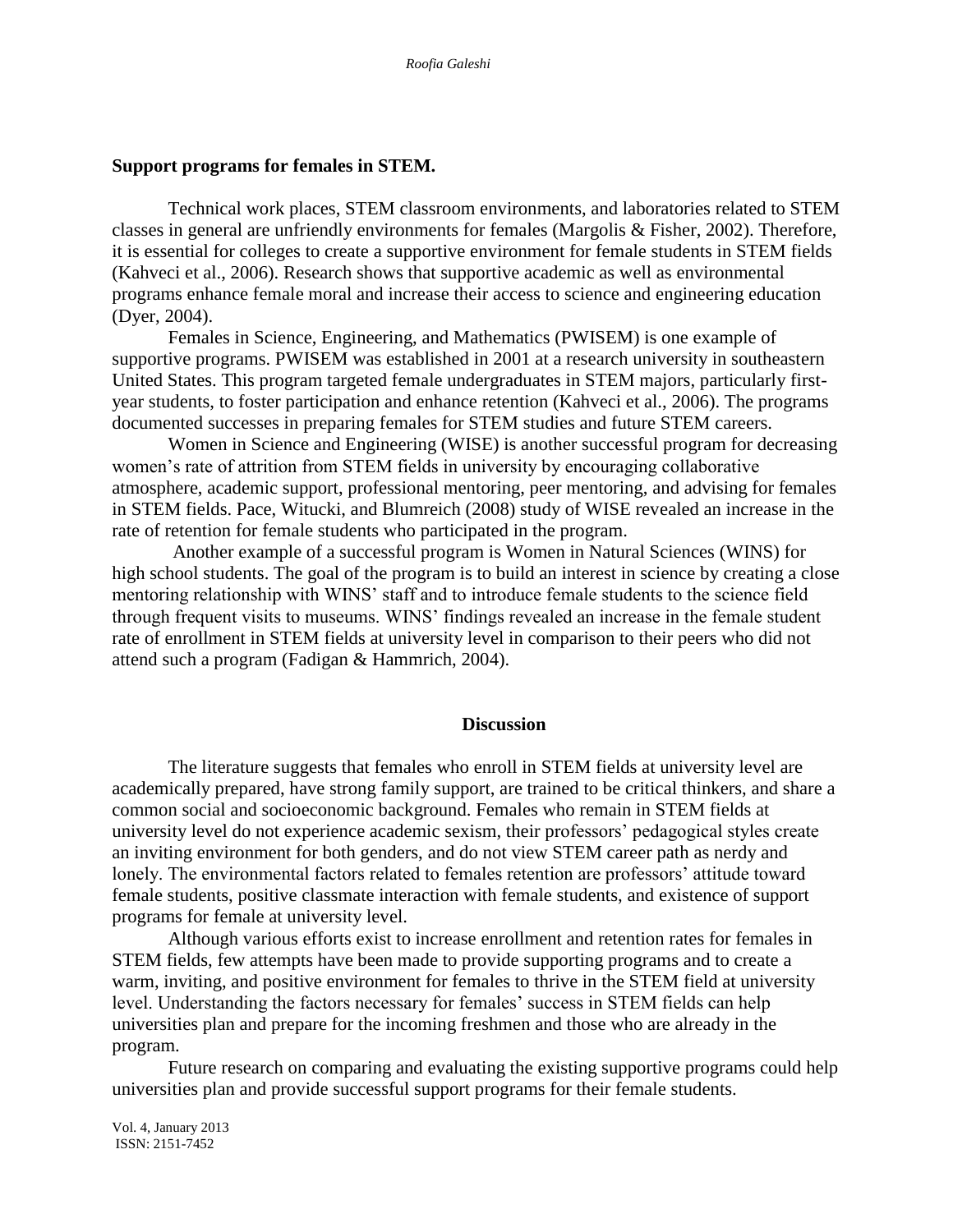Longitudinal studies regarding the success of these programs would help college administrators in providing or mandating such supportive environments or programs within higher level educational settings.

# **Limitations**

As comprehensive as this study was, it does not include all factors involved in all the reviewed articles Another limitation was the search process itself since peer-reviewed publications that employ a scientific process are limited in their scope and perspective, thereby excluding unconventional and unpublished approaches to the problem. Therefore, some insightful opinions that could help researchers gain an understanding of females' low enrollment and high attrition rates in STEM fields have been ignored.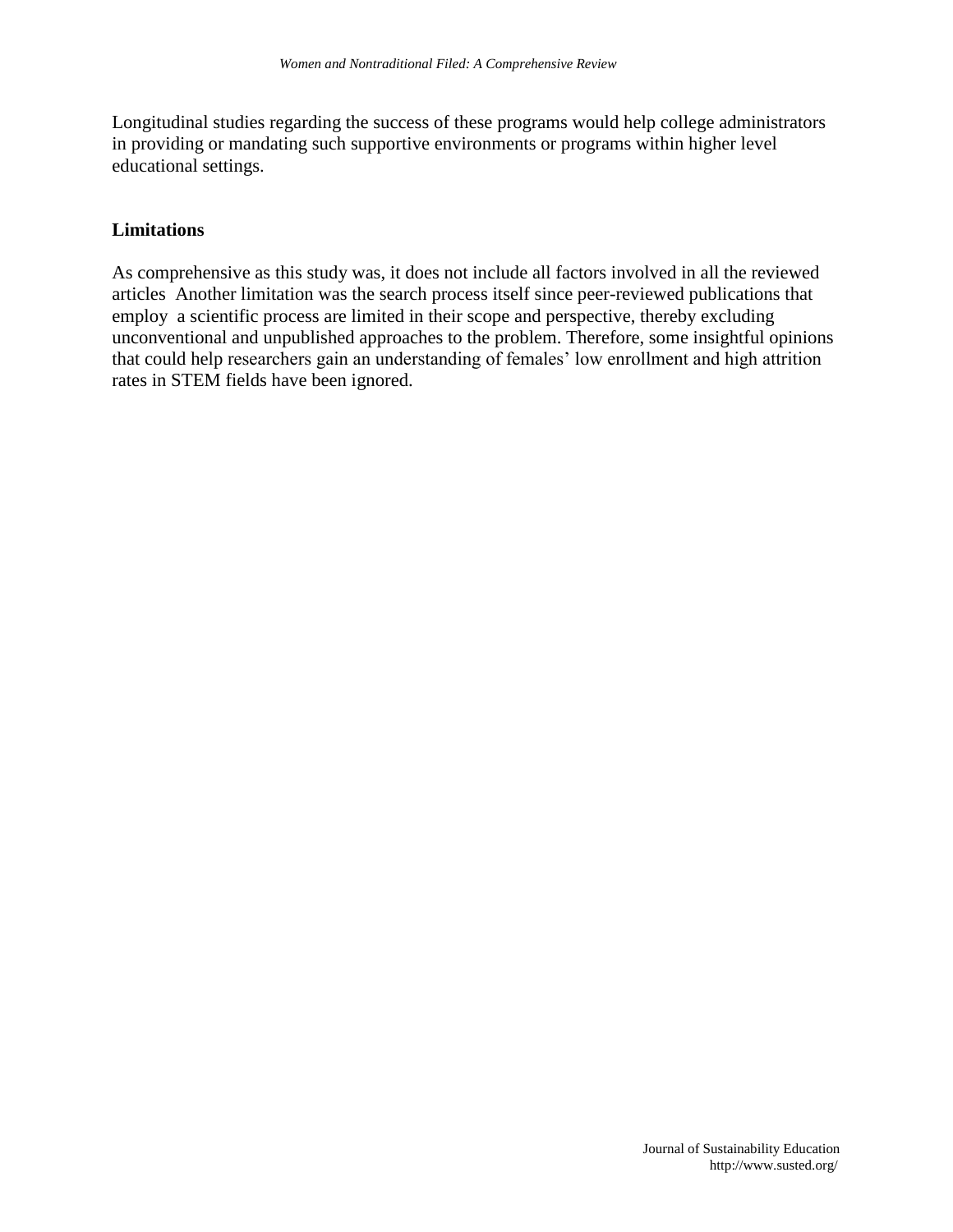## **References**

- Barak, M. (2009). Idea focusing versus idea generating: A course for teachers on inventive problem solving. *Innovations in Education and Teaching International*, *46*(4), 345-356. doi: 10.1080/14703290903301743
- Berman, Y. (1972). Occupational aspirations of 545 female high school seniors. *Journal of Vocational Behavior,* 2, 173-177.
- Bleeker, M., & Jacobs, J. (2004). Achievement in math and science: Do mothers' beliefs matter 12 years later?. *Journal of Educational Psychology*, *96*(1), 97-109.
- Brainard, S. G., Carlin, L. (1997). A longitudinal study of undergraduate women in engineering and science. *Frontiers in Education Conference*. Retrieved from http://fieconference.org/fie97/papers/1252.pdf
- Chen, X. (2009). *Stats in brief. Students who study science, technology, engineering, and mathematics (STEM) in postsecondary education.( NCES 161)*. National Center for Education Statistics. ERIC Document ED506035.
- Dick, T. P., Rallis, S. F. (1991). Factors and influences on high school students' career choices. *Journal for Research in Mathematics Education, 22*(4), 281-292.
- Doolen, T., & Long, M. (2007). Identification of retention levers using a survey of engineering freshman attitudes at Oregon State University. *European Journal of Engineering Education*, *32*(6), 721- 734.
- Dyer, S. (2004). Under the microscope: A decade of gender equity projects in the sciences. *American Association of University Women Educational Foundation*. Retrieved from http://www.aauw.org/research/upload/underthemicroscope.pdf.
- Fadigan, K., & Hammrich, P. (2004). A longitudinal study of the educational and career trajectories of female participants of an urban informal science education program. *Journal of Research in Science Teaching*, *41*(8), 835-860. doi:10.1002/tea.20026.
- Felder, R. M., Felder, G. N., & Dietz, E. J. (1998). A longitudinal study of engineering student performance and retention. V. comparisons with traditionally-taught students. *Journal of Engineering Education, 87*(4), 469-480.
- Fletcher, G. (2006). Using technology to maintain competitiveness: How to get our groove back. *T.H.E. Journal*, *33*(12), 18-21.
- Green, W. (2008). Global business and the community college: Realizing the economic benefits of advocating for two-year institutions. *Community College Journal*, *78*(4), 34-37.

Gouldner, H. (1985). *Women in engineering*. Retrieved from http://www.nap.edu/books/0309035864/html/57.html

- Guzzetti, B., & Williams, W. (1996). Gender, text, and discussion: Examining intellectual safety in the science classroom. *Journal of Research in Science Teaching*, *33*(1), 5-20.
- Havice, B., & Marshall, J. (2009). Symposium Promotes Technological Literacy through STEM. *Technology Teacher*, *68*(6), 27-29.
- Hazari, Z. Tai, R. H., & Sadler, P. M. (2007). Gender differences in introductory university physics performance: The influence of high school physics preparation and affective factors. *Science Education*, *91*(6), 847-876.
- Hurtado, S., & Carter, D. F. (1997). Effects of college transition and perceptions of the campus racial climate on Latino college students' sense of belonging. *Sociology of Education, 70* (4), 324-345.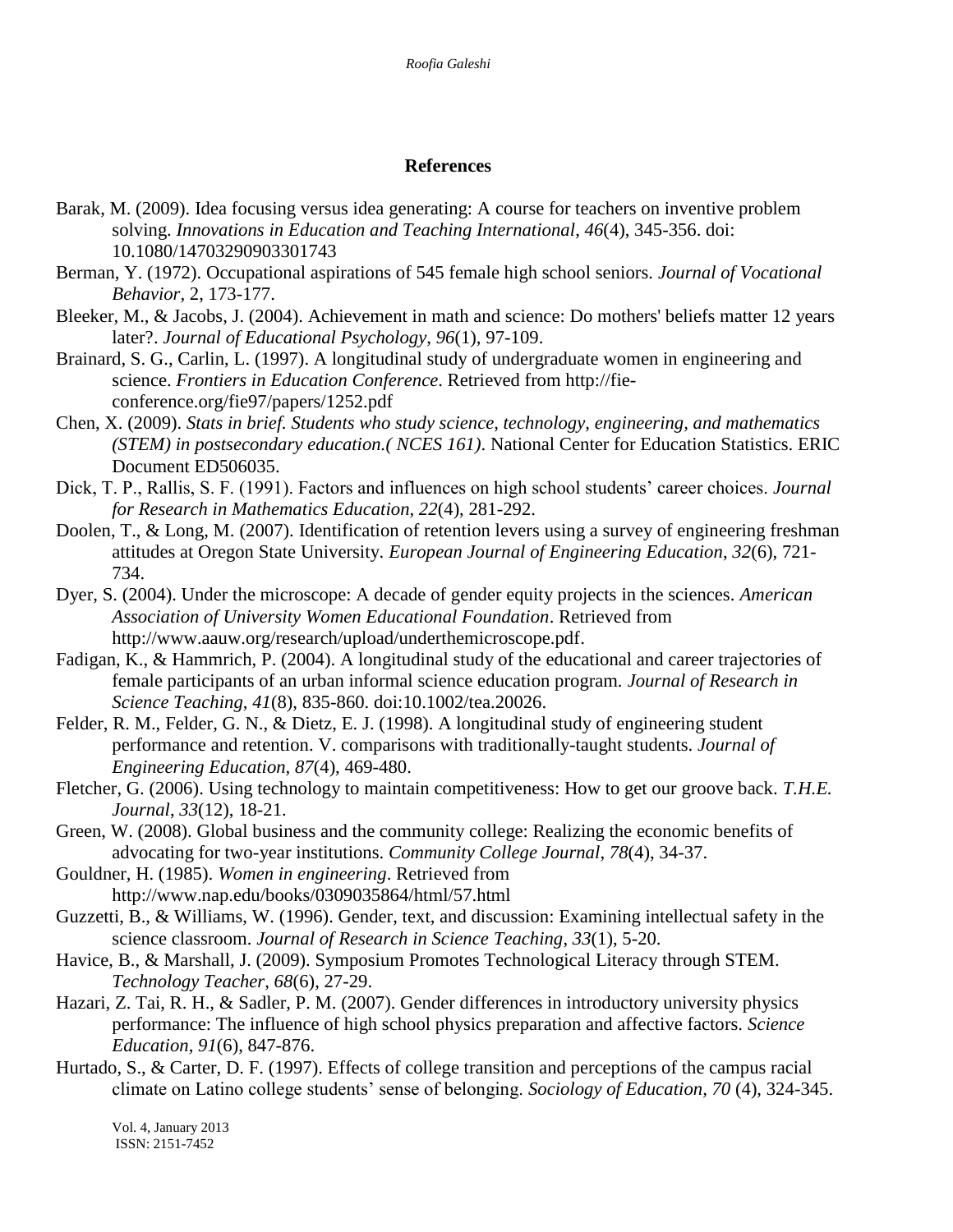- Jackson, L., Fleury, R., Girvin, J., & Gerard, D. (1995). The numbers game: Gender and attention to numerical information. *Sex Roles, 33*(7/8), 559–568.
- Jacobs, J. E. (2005). Twenty-five years of research on gender and ethnic differences in math and science career choices: What have we learned?. *New Directions for Child and Adolescent Development*, (110), 85-94.
- Kahveci, A., Southerland, S., & Gilmer, P. (2006). Retaining undergraduate women in science, mathematics, and engineering. *Journal of College Science Teaching*, *36*34-38.
- Kuhn, T. S. (1962). The structure of scientific revolution (2nd ed.). London: The University of Chicago Press.
- Leaper, C., & Brown, C. (2008). Perceived experiences with sexism among adolescent girls. *Child Development*, *79*(3), 685-704.
- Lent, W. L., Brown, S. D., & Larkin, K. C. (1984). Relation of self-efficacy expectations to academic achievement and persistence. *Journal of Counseling Psychology*, *31*(3), 356-62.
- Linn, M. C., & Hyde, J. S. (1989). Gender, mathematics, and science. *Educational Researcher, 18*(8), 17-27.
- Lowery, S. (2004). Gender equity Options in Science: Effect on attitudes and behaviors of college women. *Dissertation Abstracts International Section A: Humanities & Social Sciences*, *65*(05), 1678-1678.
- Maccoby, E. E., & Jacklin, C. N. (1974). *The psychology of sex differences.* Stanford, CA: Stanford University Press.
- Mahroum, S. (2000). Highly skilled globetrotters: Mapping the international migration of human capital. *R&D Management*, *30*(1), 23.
- Margolis, J., & Fisher, A. (2002). *Unlocking the clubhouse: Women in computing*. MIT Press: Cambridge. Retrieved July 12, 2009 from *http://nces.ed.gov/nationsreportcard/pdf/main2007/2007494.pdf*.
- Marra, R., Rodgers, K., Shen, D., & Bogue, B. (2009). Women engineering students and self-efficacy: A multi-year, multi-institution study of women engineering student self-efficacy. *Journal of Engineering Education*, *98*(1), 27-38.
- Mathieu, R., Pfund, C., & Gillian-Daniel, D. (2009). Leveraging the NSF Broader-Impacts Criterion for Change in STEM Education. *Change: The Magazine of Higher Learning*, *41*(3), 50-55.
- Mau, W., & And, O. (1995). Characteristics of female students who aspire to science and engineering or homemaking occupations. *Career Development Quarterly*, *43*(4), 323-37.
- McKenna, A. E., & Ferrero, G. W. (1991). Ninth-grade students' attitudes toward nontraditional occupations. *The Career Development Quarterly*, 40, 168-181.

National Science Board. (2003). The science and engineering workforce: Realizing America's potential (NSB 03-69). Washington, DC: Author. Retrieved from http://www.nsf.gov/nsb/documents/2003/nsb0369/nsb0369.pdf

- National Science Foundation (2006). Retrieved from http://www.nsf.gov/statistics/wmpd/pdf/taba-3.pdf
- Nelson, R. (1971). "World leadership", the "technological gap" and national science policy. *Minerva, 9*(3). doi: 10.1007/BF01553362
- Pace, D., Witucki, L., & Blumreich, K. (2008). Benefiting female students in science, math, and engineering: The nuts and bolts of establishing a WISE (Women in Science and Engineering) learning community. *NASPA Journal*, *45*(3), 373-383.
- Ramaley, J. A. (n.d.). Retrieved from http://mobilizingstem.wceruw.org/documents-June/Ramaley%20SustainabiltyAndSTEMReformWhitePaper%20March2009.pdf
- Rosser, S., Taylor, M. (2009). Why are we still worried about women in science?. *Academe*, 95(3):7-10.